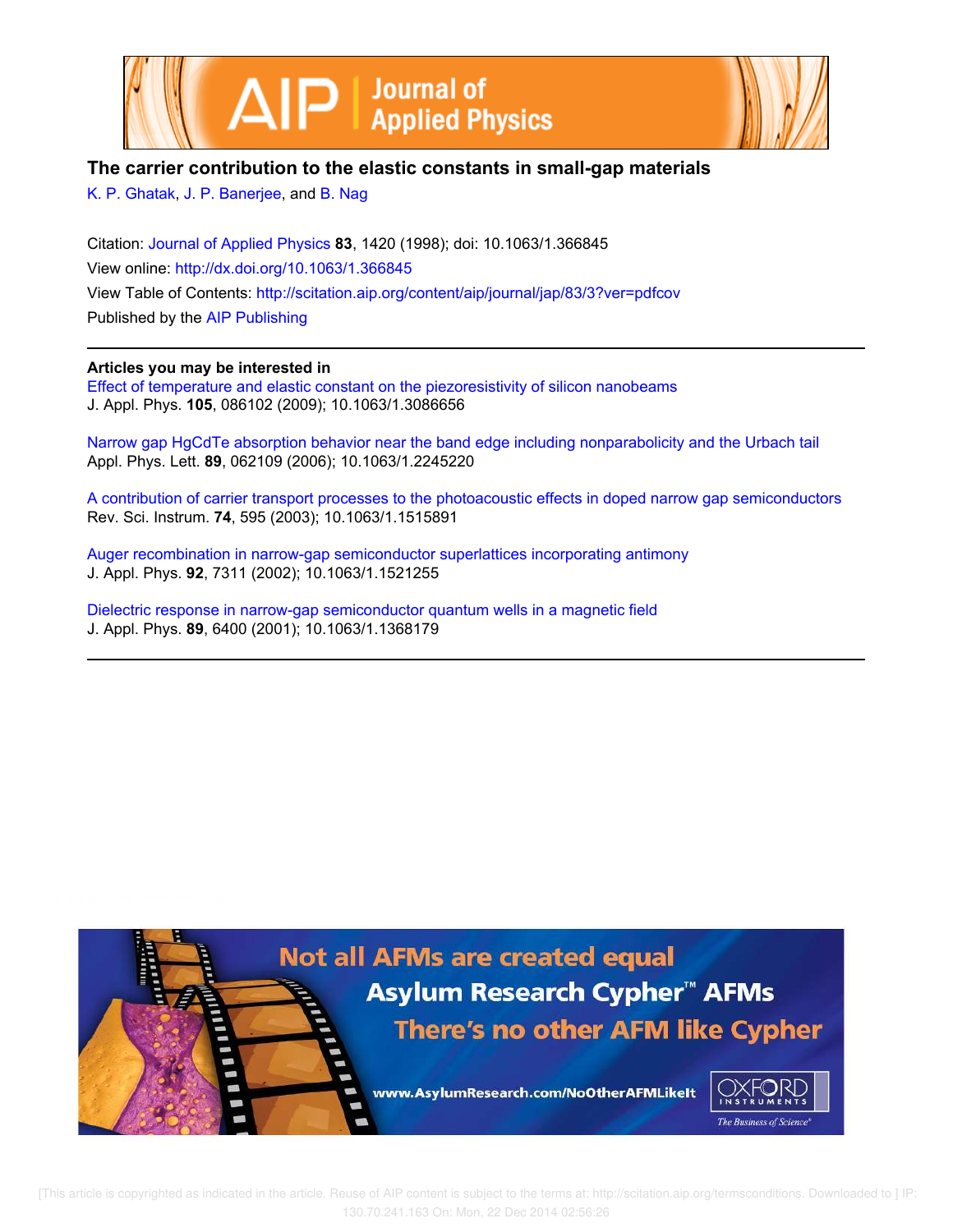# **The carrier contribution to the elastic constants in small-gap materials**

K. P. Ghatak and J. P. Banerjee

*Department of Electronic Science, University of Calcutta, 92, Acharya Prafulla Chandra Road, Calcutta 700009, India*

#### B. Nag

*Department of Applied Physics, University of Calcutta, 92, Acharya Prafulla Chandra Road, Calcutta 700009. India*

(Received 28 May 1996; accepted for publication 1 October 1997)

We present a simple theoretical analysis of the carrier contribution to the second and third order elastic constants in nonparabolic materials on the basis of an electron dispersion law by taking into account various anisotropies of the energy band structure within the framework of  $k \cdot p$  formalism. It is found that the carrier contributions to the elastic constants in  $n$ -Cd<sub>3</sub>As<sub>2</sub>, InSb, InAs, GaAs,  $Hg_{1-x}Cd_xTe$ , and lattice matched  $In_{1-x}Ga_xAs_yP_{1-y}$  increase with the increase of carrier degeneracy in different manners which, depend on the material parameters and band structure. A relationship between the said contributions and the thermoelectric power has been derived for materials obeying arbitrary dispersion laws in the presence of a classically large magnetic field. Our analysis is based on the derivation of a more generalized band structure of the materials which agrees well with the relationship suggested. It is also observed that the second and third order elastic constants increase with the decrease of alloy composition for ternary and quaternary compounds, respectively. The corresponding well-known results for degenerate wide-gap materials can be derived as special cases of our generalized analysis. © *1998 American Institute of Physics.*  $[50021 - 8979(98)08101 - 8]$ 

## **I. INTRODUCTION**

Considerable attention has been paid in recent years to the study of the band structure dependence of various electronic properties of nonparabolic compounds.<sup>1</sup> Theoretical analyses of the carrier contribution to the second and third order elastic constants in lead chalcogenides and heavily doped semiconductors have been reported in the literature.<sup>2</sup> These reports show that the said contribution depends on the density-of-states function. The purpose of the present article is to carry out an investigation of the carrier contributions to the elastic constants in tetragonal, ternary, quaternary, and III–V compounds. The present analysis is based on  $k \cdot p$  formalism and takes into account the different anisotropies in the energy band spectra. The tetragonal compounds have important applications in nonlinear optics and in light emitting diodes.<sup>3</sup> Rowe and Shay have explained the observed splitting and symmetry properties of the conduction and valence bands of these compounds by using the quasicubic model<sup>4</sup> of the band structure. It has been shown that the *s*-like conduction band is singly degenerate for these compounds. Also, the dispersion relation of the conduction electrons in these tetragonal materials was derived by Kildal<sup>5</sup> taking into account the crystal potential. In his analysis Kildal assumed that the momentum matrix element and the spin-orbit splitting parameters are isotropic in tetragonal compounds. But the experimental results show that these assumptions are not true. In the present article the different anisotropies in the energy band spectra are taken into account to make the analysis a generalized one. A theoretical investigation of the carrier contribution to the elastic constants in tetragonal compounds is presented in Sec. II A.

The carrier contribution to the elastic constants in III–V materials has been obtained as a special case of our generalized analysis and is presented in Sec. II B. The well-known results for materials having parabolic energy bands under certain limiting conditions can also be obtained from the above study. A relationship between the thermoelectric power in the presence of a classically large magnetic field (an easily measurable experimental quantity) and the carrier contribution to the elastic constants has been derived for materials obeying arbitary dispersion laws and is presented in sec. II C. The effects of doping and alloy composition on the said contribution have also been studied in materials such as  $n\text{-Cd}_3\text{As}_2$ , InSb, InAs, GaAs,  $\text{Hg}_{1-x}\text{Cd}_x\text{Te}$ , and lattice matched  $In_{1-x}Ga_xAs_yP_{1-y}$ .

#### **II. THEORETICAL BACKGROUND**

## **A. Formulations of the carrier contributions to the second and third order elastic constants in tetragonal materials**

The form of the  $k \cdot p$  matrix for the above class of compounds can be written as

$$
H = \begin{bmatrix} H_1 & H_2 \\ H_2^+ & H_1 \end{bmatrix},
$$
 (1)

where

$$
H_1 = \begin{bmatrix} E_9 & P_{11}k_z & 0 & 0 \\ P_{11}k_z & -(\delta + \frac{1}{3}\Delta_{11}) & (\sqrt{2}\Delta_{\perp}/3) & 0 \\ 0 & (\sqrt{2}\Delta_{\perp}/3) & -\frac{2}{3}\Delta_{11} & 0 \\ 0 & 0 & 0 & 0 \end{bmatrix},
$$
  
\n
$$
H_2 = \begin{bmatrix} 0 & 0 & f, & f, \\ 0 & 0 & 0 & 0 \\ -f, & 0 & 0 & 0 \\ f, & 0 & 0 & 0 \end{bmatrix},
$$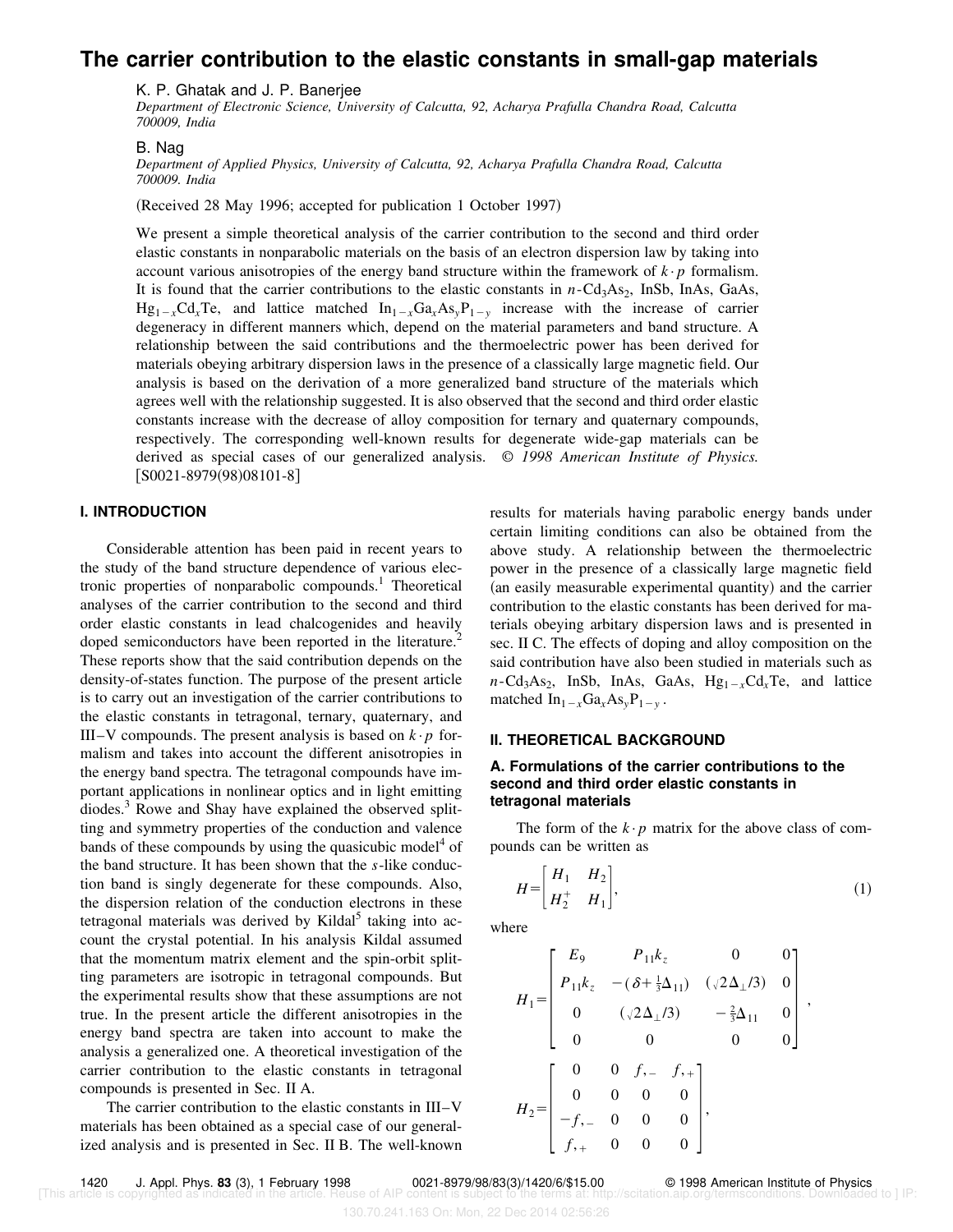in which  $E_9$  is the band gap,  $P_{11}$  and  $P_{\perp}$  are the momentummatrix elements parallel and perpendicular to the direction of the  $c$  axis, respectively,  $\delta$  is the crystal-field splitting constant,  $\Delta_{11}$  and  $\Delta_{\perp}$  are the spin-orbit splitting parameters parallel and perpendicular to the direction of the *c* axis, respectively,  $f_{+,-} \equiv (P_{\perp}/\sqrt{2})(k_x \pm ik_y)$  and  $i = \sqrt{-1}$ . Diagonalizing the above matrix, the generalized electron energy spectrum in the bulk specimen of the tetragonal compounds can be expressed as

$$
\gamma(E) = f_1(E)k_s^2 + f_2(E)k_z^2,\tag{2a}
$$

where  $\gamma(E) = \{E(E + E_9) \left[ (E + E_9)(E + E_9 + \Delta_{11}) + \delta(E_9) \right]$  $+E_9+\frac{1}{3}\Delta_{11}$ ] + (2/9)  $E(E+E_9)(\Delta_{11}^2-\Delta_{\perp}^2)$ ,  $k_s^2=k_x^2+k_y^2$ ,  $f_1(E) = \{\hbar^2 E_9(E_9 + \Delta_\perp) \cdot [2m_\perp^*(E_9 + \frac{2}{3}\Delta_\perp)]^{-1}\} \cdot [\delta(E + E_9)]$  $+\frac{1}{3}\Delta_{11}$  +  $(E+E_9)$   $(E+E_9 + \frac{2}{3}\Delta_{11}$  +  $\frac{2}{9}(\Delta_{11}^2 - \Delta_{\perp}^2)$  ],  $f_2(E)$  $=\left[\hbar^2 E_9(E_9 + \Delta_{11}) \cdot [2m_{11}^*(E_9 + \frac{2}{3}\Delta_{11})]^{-1}\right] \left[(E + E_9)(E + E_9)\right]$  $+\frac{2}{3}\Delta_{11}$ ), where *E* is the electron energy measured from the edge of the conduction band,  $\hbar = h/2\pi$  where  $\hbar$  is the Planck constant, and  $m_{11}^*$  and  $m_{\perp}^*$  are the effective masses of the electron at the edge of the conduction band parallel and perpendicular to the direction of the *c* axis, respectively. The expression of the density-of-states function is obtained from Eq.  $(2a)$  and is given by

$$
N(E) = (3 \pi^2)^{-1} [\gamma(E)]^{3/2} [f_1(E) \sqrt{f_2(E)}]^{-1}
$$
  
 
$$
\cdot \{ [3 \gamma'(E)/2 \gamma(E)] - [f'_1(E)] / [f_1(E)] - \{ [f'_2(E)] / [2 f_2(E)] \} \},
$$
 (2b)

where the primes denote the differentiation with respect to  $E$ . Using Eq.  $(2b)$ , the electron concentration can be written as

$$
n_0 = (3\pi^2)^{-1} [B_0(E_F) + C(E_F)],
$$
\n(3)

where  $B_0(E_F) = [\gamma(E_F)]^{3/2} [f_1(E_F) \sqrt{f_2(E_F)}]^{-1}$ ,  $E_F$  is the Fermi energy measured from the edge of the conduction band,

$$
C(E_F) = \sum_{r=1}^{S} \nabla_r [B_0(E_F)],
$$

*r* is the set of real positive integer whose upper limit is *S*,  $\nabla_r = 2(k_B T)^{2r} (1 - 2^{1 - 2r}) \zeta(2r) d^{2r} / dE_F^{2r}$ ,  $k_B$  is the Boltzmann constant, *T* is the temperature and  $\zeta(2r)$  is the zeta function of order 2*r*.

The carrier contributions to the second and third order elastic constants can be expressed  $as<sup>2</sup>$ 

$$
\Delta C_{44} = (-G_0^2/9)(\partial n_0/\partial E_F) \tag{4a}
$$

and

$$
\Delta C_{456} = (G_0^3/27)(\partial^2 n_0 / \partial E_F^2),\tag{4b}
$$

where  $G_0$  is the deformation potential constant.

Combining Eqs.  $(3)$ ,  $(4a)$ , and  $(4b)$  we get

$$
\Delta C_{44} = (-G_0^2/27\pi^2)[B_0'(E_F) + C'(E_F)]
$$
\n(5)

and

$$
\Delta C_{456} = (G_0^3 / 81 \pi^2) [B_0''(E_F) + C''(E_F)],\tag{6}
$$

where the single and double primes denote, respectively, the first and second order differentions with respect to  $E_F$ .

### **B. Formulations of**  $\Delta C_{44}$  **and**  $\Delta C_{456}$  **for III–V materials**

Under the conditions  $\Delta_{11} = \Delta_{\perp} = \Delta$  (the isotropic spinorbit splitting parameter),  $\delta = 0$  and  $m_{11}^* = m_{\perp}^* = m^*$  (the isotropic effective mass of the electron at the edge of the conduction band), Eq.  $(2a)$  assumes the form

$$
\frac{\hbar^2 k^2}{2m^*} = \frac{E(E + E_9)(E + E_9 + \Delta)(E_9 + (2/3)\Delta)}{E_9(E_9 + \Delta)(E + E_9 + (2/3)\Delta)}.
$$
 (7)

The above equation is the well-known three-band Kane model<sup>6</sup> which is a valid model for studying the electronic properties of III–V materials. The electronic properties of *n*-InAs, and ternary and quaternary compounds can also be studied by using the above model because the spin-orbit splitting of the valence bands in these compounds is of the order of the band gap. Thus the expressions for  $n_0$ ,  $\Delta C_{44}$ , and  $\Delta C_{456}$  are given by

$$
n_0 = (2m^* / \hbar^2)^{3/2} (3\pi^2)^{-1} [U(E_F) + V(E_F)],
$$
 (8)

$$
\Delta C_{44} = \left[ -G_0^2 (2m^* / \hbar^2)^{3/2} / 27 \pi^2 \right] \left[ U'(E_F) + V'(E_F) \right],\tag{9a}
$$

and

$$
\Delta C_{456} = [G_0^3 (2m^* / \hbar^2)^{3/2} / 81 \pi^2] [U''(E_F) + V''(E_F)],
$$
\n(9b)

where

$$
U(E_F) = \left(\frac{E_F(E_F + E_9)(E_F + E_9 + \Delta)(E_9 + (2/3)\Delta)}{E_9(E_9 + \Delta)(E_F + E_9 + (2/3)\Delta)}\right)^{3/2}
$$

and

$$
V(E_F) = \sum_{r=1}^{S} \nabla_r [U(E_F)].
$$

Under the condition  $\Delta \gg E_9$  or  $\Delta \ll E_9$ , Eq. (7) becomes

$$
E(1+\alpha E) = (\hbar^2 k^2 / 2m^*), \quad \alpha = (E_9)^{-1}, \tag{10}
$$

which is two-band Kane model.<sup>6</sup> Thus the expressions for  $n_0$ ,  $\Delta C_{44}$ , and  $\Delta C_{456}$  can be written as

$$
n_0 = (3\pi^2)^{-1} (2m^* / \hbar^2)^{3/2} [C_2(E_F + C_3(E_F)], \qquad (11)
$$
  
AC =  $(-C^2/27\pi^2)(2m^* / \hbar^2)^{3/2} [C'(E_F) + C'(E_F)]$ 

$$
\Delta C_{44} = (-G_0^2/27\pi^2)(2m^*/\hbar^2)^{3/2}[C_2'(E_F) + C_3'(E_F)],
$$
\n(12a)

and

$$
\Delta C_{456} = (G_0^3/81\pi^2)(2m^*/\hbar^2)^{3/2} [C_2''(E_F) + C_3''(E_F)],
$$
\n(12b)

where  $C_2(E_F) = [E_F(1 + \alpha E_F)]^{3/2}$  and

$$
C_3(E_F) = \sum_{r=1}^{S} \nabla_r [C_2(E_F)].
$$

In the case of wide-gap materials  $\alpha \rightarrow 0$  and therefore the expression for  $n_0$ ,  $\Delta C_{44}$ , and  $\Delta C_{456}$  can be written as

$$
n_0 = N_c F_{1/2}(\eta),\tag{13}
$$

$$
\Delta C_{44} = (-G_0^2 N_c / 9k_B T)[F_{-1/2}(\eta)],\tag{14}
$$

J. Appl. Phys., Vol. 83, No. 3, 1 February 1998 Ghatak, Banerjee, and Nag 1421

[Se of AIP content is subject to the terms at: http://scitation.aip.org/termsconditions. Downloaded to ] IP:

<sup>130.70.241.163</sup> On: Mon, 22 Dec 2014 02:56:26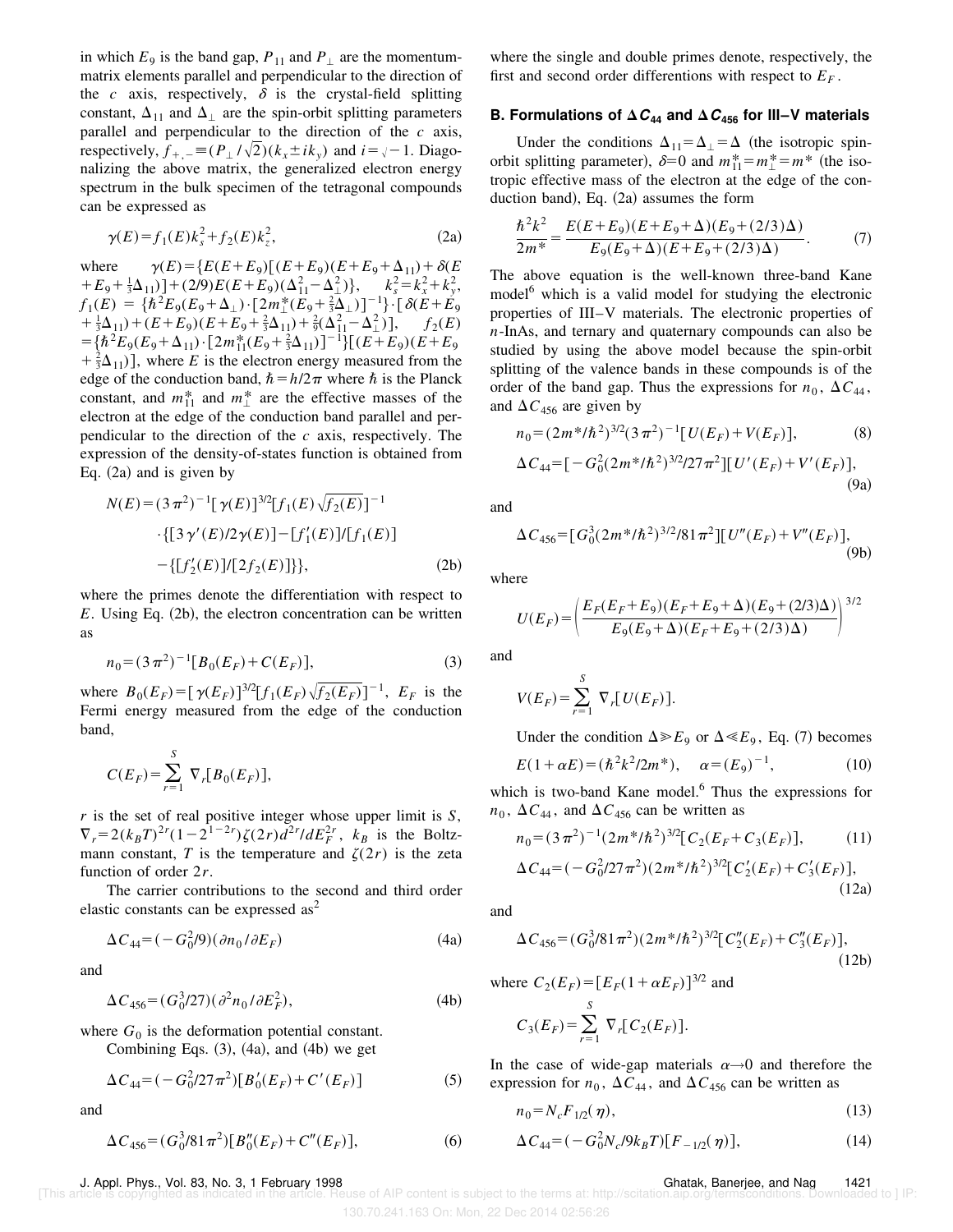$$
\Delta C_{456} = (G_0^3 N_c / 27(k_B T)^2) [F_{-3/2}(\eta)], \qquad (15a)
$$

where  $F_j(\eta)$  is the one-parameter Fermi–Dirac integral of the order given by $\prime$ 

$$
F_j(\eta) = (\overline{|j+1})^{-1} \int_0^\infty [1 + \exp(x - \eta)]^{-1} x^j dx,
$$
  
for  $j > -1$ , (15b)

or for all *j*, analytically continued as a complex contour integr around the negative real axis as

$$
F_j(\eta) = (\overline{|-j/2\pi\sqrt{-1}}) \int_{(+\infty)}^{(-\infty)} [1 + \exp(-x - \eta)]^{-1} (x^j) dx.
$$
 (15c)

## **C. Derivation of the relation between the carrier contribution to the elastic constants and the thermoelectric power for materials obeying arbitrary dispersion laws in the presence of a classically large magnetic field**

It is well known that in the presence of a classically large magnetic field the density-of-states function is not changed.<sup>8</sup> Thus the thermoelectric power becomes independent of scattering mechanisms and is determined only by the dispersion laws. The magnitude of the thermoelectric power can be written as<sup>9</sup>

$$
L_0 = (1/eTn_0) \int_{-\infty}^{\infty} [\phi(E)(E - E_F)](-\partial f_0/\partial E)dE,
$$
\n(16)

where  $\phi(E)$  is the total number of states and  $f_0$  is the Fermi–Dirac function. Following Tsdilkovski,<sup>8</sup> the thermoelectric power under the condition of carrier degeneracy is given by

$$
L_0 = (\pi^2 k_B^2 T / 3en_0)(\partial n_0 / \partial E_F). \tag{17}
$$

Using Eqs.  $(17)$ ,  $(4a)$ , and  $(4b)$  we get

$$
\Delta C_{44} = -n_0 G_0^2 L_0 e / (3 \pi^2 k_B^2 T) \tag{18}
$$

and

and

$$
\Delta C_{456} = (G_0^3 e n_0 L_0^2 / 3 \pi^4 k_B^3 T) [1 + (n_0 / L_0) (\partial L_0 / \partial n_0)].
$$
\n(19)

The whole mathematical background may be summarized as follows. We have obtained the expressions for  $\Delta C_{44}$ and  $\Delta C_{456}$  in tetragonal, ternary, quaternary, and III–V compounds by using appropriate carrier energy spectra. The results of the three-band and the two-band Kane models are obtained as special cases of our generalized analysis. The Kane type band models are being used extensively to describe the energy band structures of ternary, quaternary, and III–V materials. The dispersion relations reduce to those of wide-gap materials under certain limiting conditions. The expressions for  $\Delta C_{44}$  and  $\Delta C_{456}$  which have been obtained by using the above models reduce to the well-known results given by Eqs. (14) and (15a). Thus the expressions for  $\Delta C_{44}$ and  $\Delta C_{456}$  in wide-band gap materials can be obtained from the generalized expressions for tetragonal and III–V com-



FIG. 1. Plot of the normalized  $\Delta C_{44}$  vs  $N_D$  in *n*-Cd<sub>3</sub>As<sub>2</sub> in accordance with (a) our proposed dispersion law, (b)  $\delta=0$ , (c) three-band Kane model, (d) two-band Kane model, and (e) wide band-gap model. The circular points have been drawn by using Eq.  $(18)$  and the experimental values of  $L_0$  given in Ref. 1.

pounds. We have also formulated the relationship between the carrier contribution to the elastic constants and the thermoelectric power in the presence of a classically large magnetic field (an easily measurable experimental quantity).

#### **III. RESULTS AND DISCUSSION**

Theoretical analysis shows that the prior determination of the Fermi energy  $(E_F)$  is necessary for the evaluation of  $\Delta C_{44}$  and  $\Delta C_{456}$  as functions of the donor concentration  $N_D$ . The following expression<sup>6</sup> is used to determine  $E_F$ :

$$
n_0 = \left[1 + 2 \exp\left(\frac{E_F - E_d}{k_B T}\right)\right]^{-1} (N_D - N_a),
$$
 (20)

where  $E_d$  is the energy of the donor state and  $N_a$  is the acceptor concentration. The value of  $E_F$  is obtained from Eq.  $(20)$  because  $n_0$  depends on band structure. The expressions for  $n_0$  have been derived in Secs. II A and II B of this article for materials having different band structures. Figures  $1(a)$ and  $2(a)$  show, respectively, the plots of normalized  $\Delta C_{44} (\Delta C_{44} / T_1, T_1 = -G_0^2 n_0 / 9k_B T)$  and the normalized  $\Delta C_{456} (\Delta C_{456} / T_2, T_2 = G_0^3 n_0 / 27 k_B^2 T^2)$  as functions of  $N_D$  for  $n\text{-Cd}_3\text{As}_2$  according to our generalized model. The material parameters given in Table I(a) have been used in Eqs.  $(3)$ ,  $(5)$ ,  $(6)$ , and  $(20)$  to plot Figs. 1 $(a)$  and  $2(a)$ . Figures 1 $(b)$  and  $2(b)$  correspond to  $\delta=0$  and thus show the influence of crystal-field splitting on  $\Delta C_{44}$  and  $\Delta C_{456}$ , respectively. Figures  $1(c)$  and  $2(c)$  which correspond to degenerate three-band Kane model are obtained from Eqs.  $(8)$ ,  $(9a)$ ,  $(9b)$ , and  $(20)$ for  $\Delta = 0.35$  eV and  $m^* = 0.035m_0$ . Figures 1(d) and 2(d)

130.70.241.163 On: Mon, 22 Dec 2014 02:56:26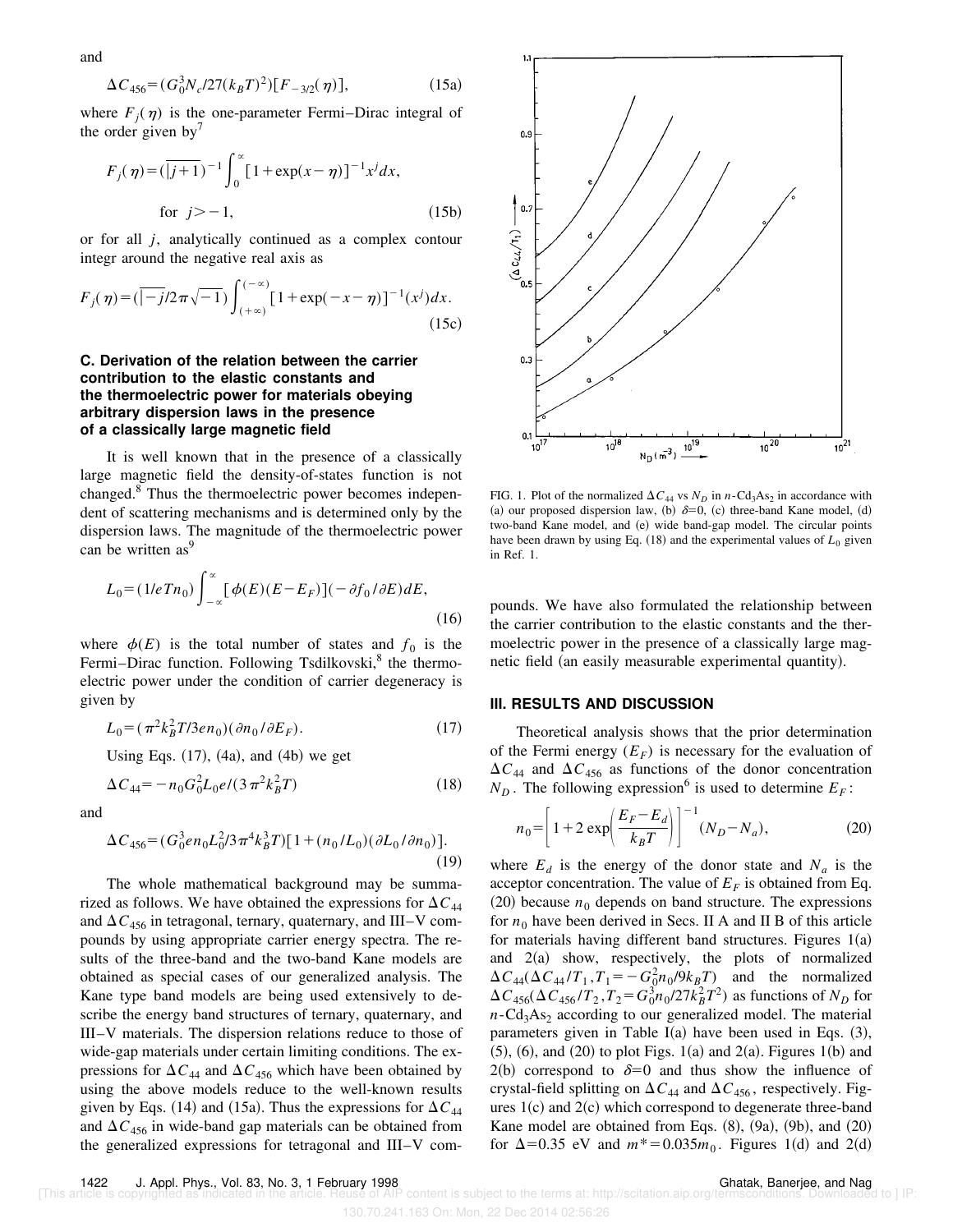

FIG. 2. Plot of the normalized  $\Delta C_{456}$  vs  $N_D$  in *n*-Cd<sub>3</sub>As<sub>2</sub> for all the cases in Fig. 1. The circular points have been obtained by using Eq. (19) and the experimental values of  $L_0$  given in Ref. 1.

which correspond to the two-band Kane model are obtained from Eqs.  $(11)$ ,  $(12a)$ ,  $(12b)$ , and  $(20)$ . Similarly Figs.  $1(e)$ and  $2(e)$  which correspond to the wide-band gap model are obtained from Eqs.  $(13)$ ,  $(14)$ ,  $(15a)$ , and  $(20)$ . Figures 1 and 2 (circular points) are plotted by using the experimental results of  $L_0^1$  and the Eqs. (18) and (19). The circular points in Figs.  $1(a)$  and  $2(a)$  show that our generalized model is in

TABLE I. Values of the materials parameters (after Refs. 6,  $10-12$ ) for  $(a)$  $n\text{-Cd}_3\text{As}_2$ , (b) InSb, (c) InAs;, (d) GaAs, (e)  $\text{Hg}_{1-x}\text{Cd}_x\text{Te}$ , and (f) lattice matched  $\text{In}_{1-x}\text{Ga}_x\text{As}_y\text{P}_{1-y}$  at  $T=4.2$  K.

 $E_9$ =0.095 eV,  $\Delta_{11}$ =0.24 eV,  $\Delta_{\perp}$ =0.29 eV,  $m_{11}^*$ =0.03 $m_0$ ,  $\Delta_{\perp}$ =0.06 $m_0$  $\delta = 0.085$  eV,  $Na = 5 \times 10^{14}$  m<sup>-3</sup>,  $E_d = 4.5$  meV, and  $G_0 = 15$  eV for  $Cd<sub>3</sub>As<sub>2</sub>$  $(b)$  $E_9=0.24 \text{ eV}, m^*=0.0145m_0, \Delta=0.9 \text{ eV}, E_d=3.4 \text{ meV},$  $Na = 5 \times 10^{14} \text{ m}^{-3}$ , and  $G_0 = 14 \text{ eV}$  for InSb  $(c)$  $E_9 = 0.36$  eV,  $m^* = 0.026m_0$ ,  $\Delta = 0.43$  eV,  $E_d = 4$  meV,  $\sqrt{Na}$  = 3 × 10<sup>14</sup> m<sup>-3</sup>, and  $G_0$  = 13 eV for InAs  $(d)$  $E_9$ =1.55 eV,  $m^*$ =0.667 $m_0$ ,  $\Delta$ =0.35 eV,  $E_d$ =4.2 meV,  $Na = 4 \times 10^{14} \text{ m}^{-3}$ , and  $G_0 = 10 \text{ eV}$  for GaAs  $(e)$  $E_9 = [-0.302 + 1.93x + 5.25 \times 10^4 T (1 - 2x) - 0.810x^2 + 0.83x^3]$  eV,  $m^* = 3\hbar^2/4P^2$ ,  $P^2 = (\hbar^2/2m_0)(18+3x)$ ,  $\Delta = [0.63+0.24x-0.27x^2]$  eV,  $E_d$ =5.7 meV,  $N_a$ =4.3×10<sup>14</sup> m<sup>-3</sup>, and  $G_0$ =15 eV for Hg<sub>1-x</sub>Cd<sub>x</sub>Te  $(f)$  $E_9 = (1.337 - 0.73y + 13y^2)$ eV,  $m^* = (0.080 - 0.039y)m_0$ ,  $\Delta = (0.114$  $(1.26y - 0.22y^2)$  eV,  $N_a = 10^{14}$  m<sup>-3</sup>,  $E_d = 6.1$  meV,  $G_0 = 14$  eV and  $y = (0.1896 - 0.4052x)(0.1896 + 0.123x)^{-1}$  for  $In_{1-x}Ga_xAs_yP_{1-y}$  lattice matched to InP.



FIG. 3. Plot of the normalized  $\Delta C_{44}$  vs  $N_D$  in *n*-InSb, InAs, and *n*-GaAs as shown by curves  $(a)$ ,  $(b)$ , and  $(c)$  for the three-band Kane model, respectively. Plots  $(d)$ ,  $(e)$ , and  $(f)$  exhibit the same dependences in accordance with the two-band Kane model. The circular points have been obtained by using Eq.  $(18)$  and the experimental values of  $L_0$  given in Ref. 6.

close agreement with the suggested relationship. Thus the electron dispersion relation law given in Eq.  $(2a)$  accurately describes the band model for tetragonal compounds. Figure 1(a) shows that  $\Delta C_{44}$  for tetragonal materials increases monotonically with increasing  $N_D$ . Further, it is observed that the values of  $\Delta C_{44}$  for a given value of  $N_D$  are lowered when the effect of the crystal-field splitting parameter is taken into account in our generalized band model. The curves of Figs. 1(c), 1(d), and 1(e) which correspond to the three-band Kane model, two-band Kane model, and wideband gap model, respectively, indicate clearly that the values of  $\Delta C_{44}$  for tetragonal materials depend strongly on the band models. Figures 3(a)–3(c) show the plots of  $(\Delta C_{44} / T_1)$  vs  $N<sub>D</sub>$  for *n*-InSb, InAs, and *n*-GaAs, respectively, corresponding to the three-band Kane model. Figures  $3(d) - 3(f)$  show similar plots corresponding to the two-band Kane model. It is evident from Figs. 3(a), 3(f), 4(a), and 4(f), respectively, that the values of  $\Delta C_{44}$  and  $\Delta C_{456}$  are greater in accordance with the two-band Kane model for the whole range of  $N_D$ under consideration. Thus the spin-orbit splitting parameter  $(\Delta)$  leads to a lowering of the values of  $\Delta C_{44}$  for III–V materials. Although the three-band Kane model as given by Eq.  $(7)$  is an accurate model for III–V compounds, several authors have used the simplified two-band Kane model as given by Eq.  $(10)$  to study the electronic properties of these compounds under the inequalities  $\Delta \gg E_9$  or  $\Delta \ll E_9$ . It is observed from Fig. 5 that  $\Delta C_{44}$  decreases monotonically with increasing alloy composition x for both the ternary  $n-Hg_{1-x}Cd_xTe$  alloy and the quaternary lattice matched  $In_{1-x}Ga_xAs_yP_{1-y}$  alloy. The numerical values of  $\Delta C_{44}$  in

 $(a)$ 

130.70.241.163 On: Mon, 22 Dec 2014 02:56:26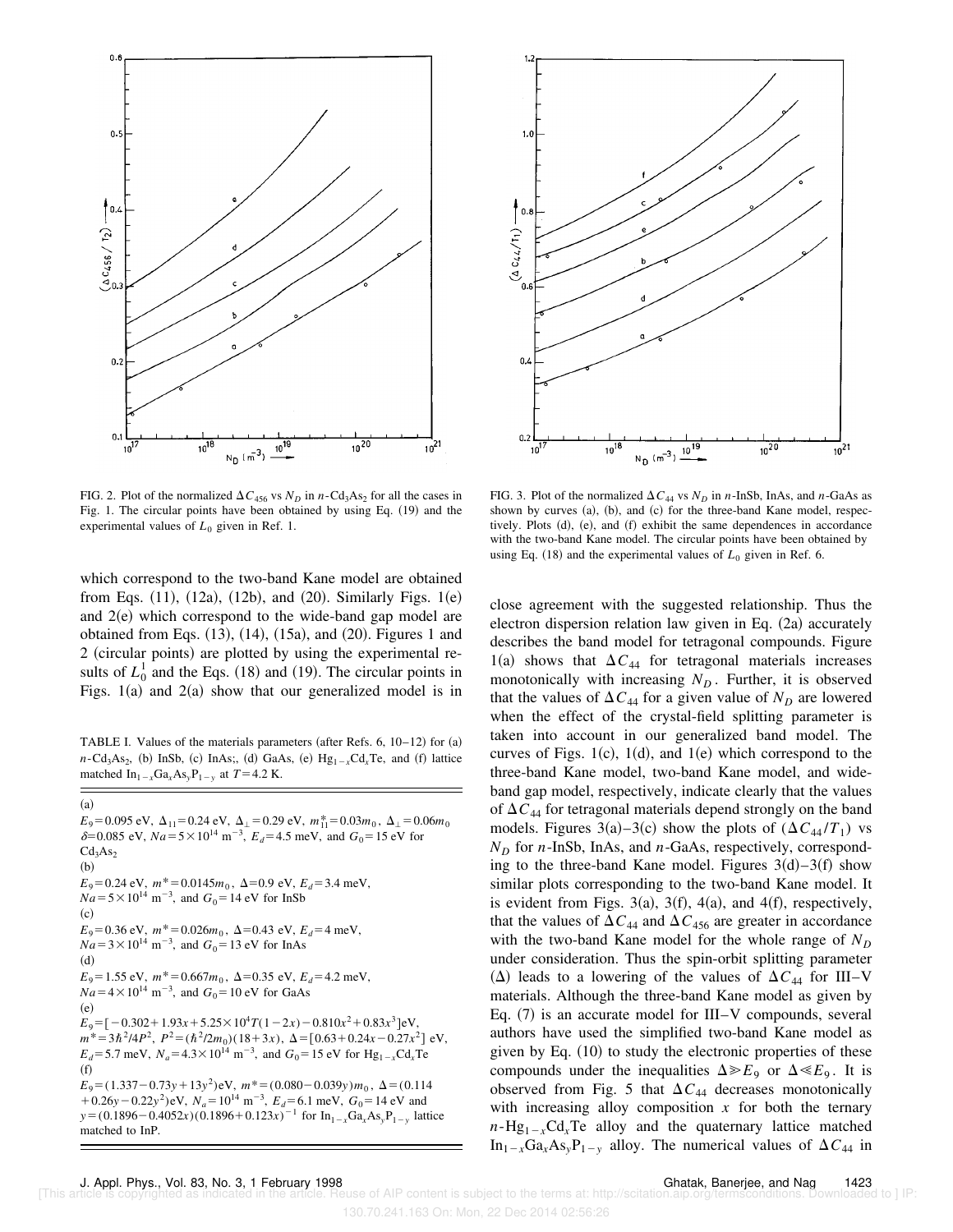

FIG. 4. Plots of the normalized  $\Delta C_{456}$  vs  $N_D$  in *n*-InSb, *n*-InAs, and *n*-GaAs for all the cases in Fig. 3. The circular points have been obtained by using Eq.  $(19)$  and the experimental values of  $L_0$  given in Ref. 6.

ternary alloys are greater than those in quaternary alloys for the whole range of alloy compositions under consideration. Our numerical computation is valid for  $x > 0.17$  in case of the *n*-Hg<sub>1-x</sub>Cd<sub>x</sub>Te alloy system because the band gap of the alloy becomes negative for  $x \le 0.17$ . It is further observed that the rate of increase of  $\Delta C_{456}$  with  $N_D$  and the rate of decrease of  $\Delta C_{456}$  with alloy composition are both slower  $(Figs. 2, 4, and 6)$  as compared to the corresponding rates of  $\Delta C_{44}$ . This is because the differentiation of a monotonic increasing function decreases its curvature.

Our present analysis shows that the elastic constants  $\Delta C_{44}$  and  $\Delta C_{456}$  vary widely for different tetragonal and optoelectronic compounds which obey different electron dispersion laws. This may be verified experimentally in the following way. The magnitudes of  $\Delta C_{44}$  and  $\Delta C_{456}$  as functions of  $N_D$  can be determined experimentally from the



FIG. 5. Plots of the normalized  $\Delta C_{44}$  as function of alloy composition in  $n-Hg_{1-x}Cd_{x}Te$  and  $In_{1-x}Ga_{x}As_{y}P_{1-y}$  lattice matched to InP in accordance with the three-band Kane model, shown by curves (a) and (b), respectively. Plots (c) and (d) exhibit the same dependences in accordance with two-band Kane model.



FIG. 6. Plots of the normalized  $\Delta C_{456}$  as function of alloy composition in  $n-Hg_{1-x}Cd_xTe$  and  $In_{1-x}Ga_xAs_yP_{1-y}$  lattice matched to InP for all the cases in Fig. 5.

velocity of sound which involves the shear mode as a function of  $N_D$ .

An important feature of the present work is that the influence of energy band models on  $\Delta C_{44}$  and  $\Delta C_{456}$  can be determined in various types of tetragonal and optoelectronic materials. Our simplified analysis can also be applied to different materials by using the appropriate sets of energy band parameters. The numerical values of  $\Delta C_{44}$  and  $\Delta C_{456}$  would be different for different nonparabolic materials, but the nature of the variations of  $\Delta C_{44}$  and  $\Delta C_{456}$  with  $N_D$  would be similar to those with alloy composition. Thus the analysis presented in this article exhibits the basic qualitative features of  $\Delta C_{44}$  and  $\Delta C_{456}$  for nonparabolic compounds. This theory can also be used to determine  $n_0$  as a function of the Fermi energy and temperature which, in turn, determines various transport coefficients of compound semiconductors.

- $2$ B. Nag and K. P. Ghatak, J. Phys. Chem. Solids  $58$ , 427 (1997).
- 3 J. L. Shay and J. W. Wernick, *Ternary Chalcopyrite Semiconductors;* Growth, Electronic Properties and Applications (Pergamon, London, 1975); D. S. Chemla, P. J. Kupeck, D. S. Robertson, and R. C. Smith, Opt. Commun. **40**, 29 (1971).
- <sup>4</sup> J. W. Rowe and J. L. Shay, Phys. Rev. B 3, 451 (1971).
- <sup>5</sup> H. Kildal, Phys. Rev. B **10**, 5082 (1974).
- <sup>6</sup>B. R. Nag, *Electron Transport in Compound Semiconductors* (Springer, Berlin, 1980).
- ${}^{7}$ K. P. Ghatak and B. Mitra, Int. J. Electron. **72**, 541 (1992).
- <sup>8</sup> I. M. Tsidilkovski, *Band Structures of Semiconductors* (Pergamon, London, 1982).

 ${}^{1}E$ . A. Arushanov, A. F. Knyazev, A. N. Natepov, and S. I. Radautsan, Sov. Phys. Semicond. **15**, 828 (1981); W. Zawadzki, Adv. Phys. **23**, 435 (1974); W. Zawadzki, in 2D Systems, Heterostructures and Superlattices Springer Series in Solid State Sciences, No. 53 (Springer, Berlin, 1984), p. 74.